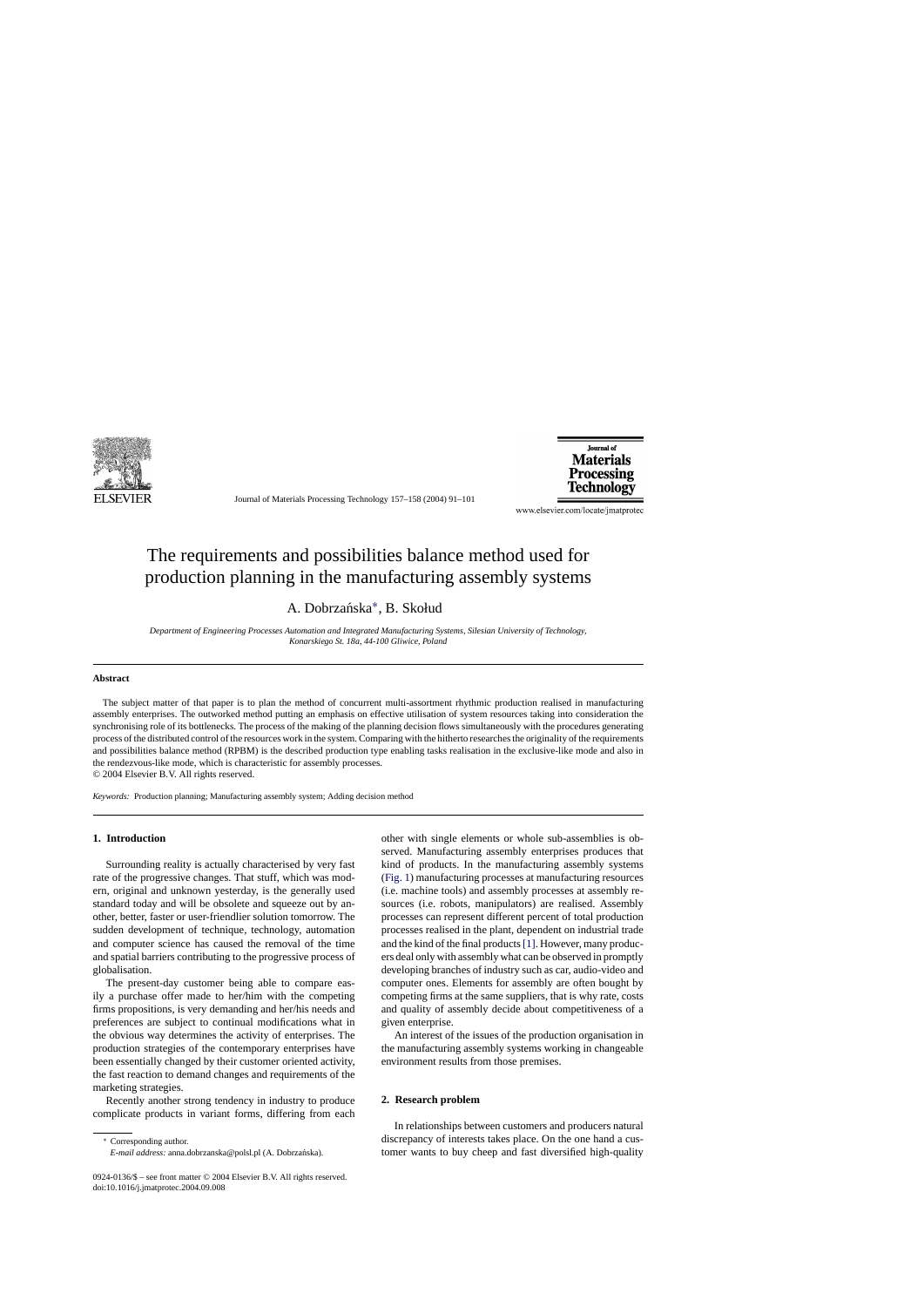<span id="page-1-0"></span>

Fig. 1. Manufacturing assembly system (adopted from [\[2\]\).](#page--1-0)

products. On the other hand assurance of higher quality of goods means higher costs as well as a higher price of products for a producer. Similarly, prompter or multi-assortment production means needs of buying the modern equipment or overtime work. It, of course, also increases costs and price of products [\[3\].](#page--1-0) The practical solution of that conflict boils down to find a consensus which is a point in which both customer and producer are sufficient satisfied for making business together. The research problem boiling down to specify whether the producer with limited possibilities can meet customer's requirements results from those premises (Fig. 2). In particular the following question appears: Can customer requirements be fulfilled in a given production system determined by its constraints?

The considered problem belongs to the group of decision problems expecting the clear-cut answer: yes or no. That problem belongs also to the class of NP-hard and is characterised by a proved very high level of complication and combinatorial explosion of the solutions [\[4\].](#page--1-0) Search of the optimal and quasi-optimal solutions because of the occurred difficulties, such as time- and capital-consuming have been given up in favour of find the solution that is included in the set of permissible solutions. Finding the permissible solution is equal to solution of the satisfaction task. The requirements and possibilities balance method (RPBM) boils down to the checking of the sequence of the sufficient conditions.



Fig. 2. Producer possibilities versus customer requirements.



Fig. 3. Space of permissible solutions.

The two variants of the producer activity are considered:

- the acceptation for the realisation a set of production orders into the empty system,
- the acceptation for the realisation a single production order into the system in which some production orders are already realised, under condition that realisation time of the earlier accepted production orders cannot be changed.

The main aim of the producer is determination whether a given set of production order/a single production order can be realised in the system according to the quantitative requirements, such as: the number of the final products, the realisation term, the efficiency of resources utilisation. However, that activity has to be preceded by checking whether production flow in the system is possible. Thus, qualitative acceptable production flow in the system has to be guaranteed at the beginning. That production flow has to be characterised by the deadlock-free and the starvation-free system behaviour [\[5\].](#page--1-0)

It follows that all sufficient conditions can be divided into the qualitative and quantitative ones. Each condition limits the sufficient conditions set (Fig. 3). The first solution, which meets the conjunction of all checked sufficient conditions, is deemed as the permissible solution and is a basis of the production plans and the procedures controlling the resources work in the system.

### **3. Production flow in the system**

Because of necessity of taking into consideration on the one hand constraints connected with producer possibilities and on the other hand costumer requirements as well as demands the two-part model of multi-assortment production flow has been formulated ([Fig. 4\).](#page--1-0) The production flow model consists of the system model and the production order model concerning producer and customer requirements. It has been assumed that production realised in the system is concurrent, multi-assortment and rhythmic. Regarding to the rhythmic behaviour of the system, an algebraic specification of the system parameters is possible.

The considered *A* system is in steady state, meaning that the earlier accepted production orders are realised in a certain rhythm, also a starting up phase and a cease phase have been omitted. The system works for small- and medium-batch multi-assortment production needs and the set of assortments